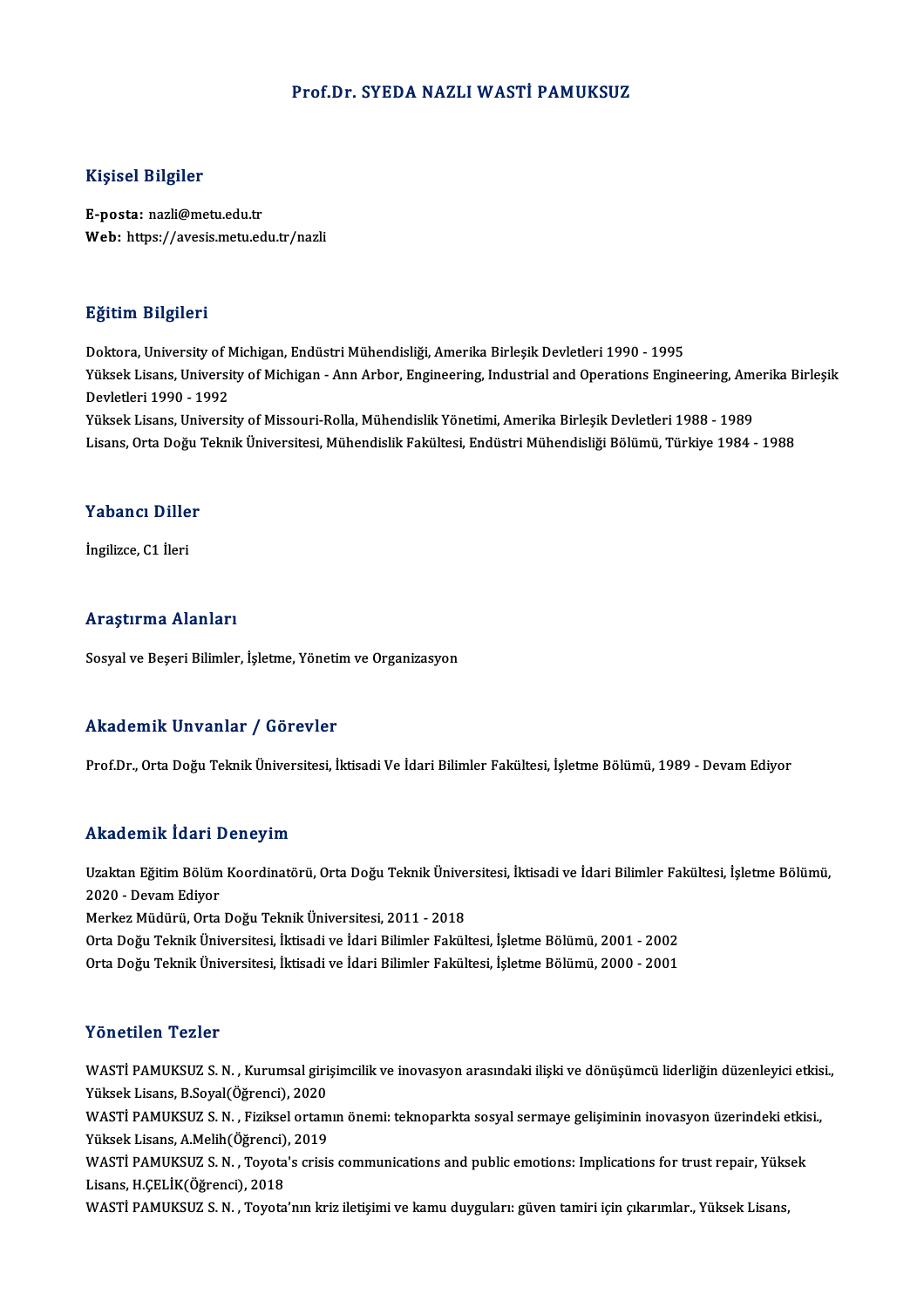H.Çelik(Öğrenci),2018

H.Çelik(Öğrenci), 2018<br>WASTİ PAMUKSUZ S. N. , Relationship between social capital, information sharing, organizational ambidexterity and firm<br>Performange in technology parks. Vülgel: Lisans, E EEVZ A(Öğrensi), 2019 H.Çelik(Öğrenci), 2018<br>WASTİ PAMUKSUZ S. N. , Relationship between social capital, information s<br>performance in technology parks, Yüksek Lisans, F.FEYZA(Öğrenci), 2018<br>WASTİ RAMUKSUZ S. N. . Sourges and benefita of social WASTİ PAMUKSUZ S. N. , Relationship between social capital, information sharing, organizational ambidexterity and<br>performance in technology parks, Yüksek Lisans, F.FEYZA(Öğrenci), 2018<br>WASTİ PAMUKSUZ S. N. , Sources and be performance in technology parks, Yüksek Lisans, F.FEYZA(Öğrenci), 2018<br>WASTİ PAMUKSUZ S. N. , Sources and benefits of social capital for technology based firms in stps: A case of METU<br>Technopolis, Yüksek Lisans, D.ASLAN(Öğ WASTİ PAMUKSUZ S. N. , Sources and benefits of social capital for technology based firms in stps: A case of METU<br>Technopolis, Yüksek Lisans, D.ASLAN(Öğrenci), 2014<br>WASTİ PAMUKSUZ S. N. , Bilim ve Teknoloji Parklarında Yer Technopolis, Yüksek Lisans, D.ASLAN(Öğrenci), 2014<br>WASTİ PAMUKSUZ S. N. , Bilim ve Teknoloji Parklarında Yer Alan Teknoloji Fir<br>ve Katkıları: ODTÜ Teknokent Örneği., Yüksek Lisans, D.Aslan(Öğrenci), 2014<br>WASTİ PAMUKSUZ S.

WASTİ PAMUKSUZ S. N. , Bilim ve Teknoloji Parklarında Yer Alan Teknoloji Firmaları İçin Sosyal Sermayenin Kaynakla<br>ve Katkıları: ODTÜ Teknokent Örneği., Yüksek Lisans, D.Aslan(Öğrenci), 2014<br>WASTİ PAMUKSUZ S. N. , KÖKSAL G

ve Katkıları: ODTÜ Teknokent Örneği., Yüksek Lisans, D.Aslan(Öğren<br>WASTİ PAMUKSUZ S. N. , KÖKSAL G., Product mix determination und<br>effective product management, Doktora, N.NİLGÜN(Öğrenci), 2013<br>WASTİ PAMUKSUZ S. N., Spinef WASTİ PAMUKSUZ S.N. , KÖKSAL G., Product mix determination under uncertainty within a framework proposed fo<br>effective product management, Doktora, N.NİLGÜN(Öğrenci), 2013<br>WASTİ PAMUKSUZ S. N. , Spinoff (yavru firma) tedari

effective product management, Doktora, N.NİLGÜN(Öğrenci), 201<br>WASTİ PAMUKSUZ S. N. , Spinoff (yavru firma) tedarikçilerin karş<br>üzerinde vaka çalışması, Yüksek Lisans, B.Uzunca(Öğrenci), 2009<br>WASTİ PAMUKSUZ S. N. , Alıq sat WASTİ PAMUKSUZ S.N., Spinoff (yavru firma) tedarikçilerin karşılaştırmalı avantajları: bir Türk otomotiv imalatç<br>üzerinde vaka çalışması, Yüksek Lisans, B.Uzunca(Öğrenci), 2009<br>WASTİ PAMUKSUZ S.N., Alıcı-satıcı ilişkilerin

üzerinde vaka çalışması, Yüksek Lisans, B.Uzunca(Öğrenci), 2009<br>WASTİ PAMUKSUZ S. N. , Alıcı-satıcı ilişkilerinde güvenin performansa etkileri :eczane-ecza deposu ilişkisi örneği.,<br>Doktora, A.Elif(Öğrenci), 2005 WASTİ PAMUKSUZ S. N. , Alıcı-satıcı ilişkilerinde güvenin performansa etkileri :eczane-ecza deposu ilişkisi örneği.,<br>Doktora, A.Elif(Öğrenci), 2005<br>WASTİ PAMUKSUZ S. N. , Türk otomotiv sektöründeki ana-yan sanayi ilişki ti

Doktora, A.Elif(Öğrenci), 2005<br>WASTİ PAMUKSUZ S. N. , Türk otomotiv s<br>Yüksek Lisans, A.Kuman(Öğrenci), 2003 Yüksek Lisans, A.Kuman(Öğrenci), 2003<br>Verdiği Kurs ve Eğitimler

Wasti Pamuksuz S.N., Inovasyon Yonetimi, 2018 - 2018

### SCI, SSCI ve AHCI İndekslerine Giren Dergilerde Yayınlanan Makaleler

I. Trust types, distrust, and performance outcomes in smal business relationships: the pharmacy-drug warehouse<br>Trust types, dist<br>warehouse case<br>Sengun A E WAS Trust types, distrust, and perform<br>warehouse case<br>Sengun A. E. , WASTİ PAMUKSUZ S. N.<br>SERVICE INDUSTRIES JOURNAL .cilt 2. warehouse case<br>Sengun A. E. , WASTİ PAMUKSUZ S. N.<br>SERVICE INDUSTRIES JOURNAL, cilt.31, sa.2, ss.287-309, 2011 (SSCI İndekslerine Giren Dergi)<br>Antecedente of Trust in Buyer Sunnlier Beletiens in Develening Countries: The C

# Sengun A. E. , WASTİ PAMUKSUZ S. N.<br>SERVICE INDUSTRIES JOURNAL, cilt.31, sa.2, ss.287-309, 2011 (SSCI İndekslerine Giren Dergi)<br>II. Antecedents of Trust in Buyer-Supplier Relations in Developing Countries: The Case of SERVICE INDUSTRIES<br>Antecedents of Tru<br>Automotive Sector<br>Westi S. N. - Westi S. 4 Antecedents of Trus<br>Automotive Sector<br>Wasti S.N., Wasti S.A.<br>AMME IDARESI DERCI

Automotive Sector<br>Wasti S. N. , Wasti S. A.<br>AMME IDARESI DERGISI, cilt.42, sa.1, ss.139-160, 2009 (SSCI İndekslerine Giren Dergi)

## Wasti S. N. , Wasti S. A.<br>AMME IDARESI DERGISI, cilt.42, sa.1, ss.139-160, 2009 (SSCI İndekslerine Giren Dergi)<br>III. Revisiting Trust and Control Effects on Perceived Relationship Performance<br>Sengun A. E. WASTİ PAMUKSUZ S. AMME IDARESI DERGISI, cilt.42, sa.1, :<br>Revisiting Trust and Control Effee<br>Sengun A. E. , WASTİ PAMUKSUZ S. N.<br>INTERNATIONAL SMALL BUSINESS IG INTERNATIONAL SMALL BUSINESS JOURNAL-RESEARCHING ENTREPRENEURSHIP, cilt.27, sa.1, ss.39-69, 2009<br>(SSCI İndekslerine Giren Dergi) Sengun A. E., WASTİ PAMUKSUZ S. N. INTERNATIONAL SMALL BUSINESS JOURNAL-RESEARCHING ENTREPRENEURSHIP, cilt.27, sa.1, ss.39-69, 2009<br>(SSCI İndekslerine Giren Dergi)<br>IV. Does technology management research diverge or converge in developing and developed count

- (SSCI İndekslerine Giren Dergi)<br>Does technology management research diverge or converge in deve<br>ÇETİNDAMAR KOZANOĞLU D., WASTİ PAMUKSUZ S.N. , ANSAL H., Beyhan B.<br>TECHNOVATION, cilt 29, sa 1, ss 45, 59, 2009 (SCI İndeksler Does technology management research diverge or converge in dev<br>ÇETİNDAMAR KOZANOĞLU D., WASTİ PAMUKSUZ S. N. , ANSAL H., Beyhan l<br>TECHNOVATION, cilt.29, sa.1, ss.45-58, 2009 (SCI İndekslerine Giren Dergi)<br>Trust in buyer su CETINDAMAR KOZANOĞLU D., WASTI PAMUKSUZ S. N. , ANSAL H., Beyhan B.<br>TECHNOVATION, cilt.29, sa.1, ss.45-58, 2009 (SCI Indekslerine Giren Dergi)<br>V. Trust in buyer-supplier relations: the case of the Turkish automotive indust
- TECHNOVATION, cilt.29, sa.1, ss.45-58<br>Trust in buyer-supplier relations<br>WASTİ PAMUKSUZ S. N. , WASTİ S. A.<br>JOUPNAL OF INTERNATIONAL PUSIN WASTİ PAMUKSUZ S. N. , WASTİ S. A.<br>JOURNAL OF INTERNATIONAL BUSINESS STUDIES, cilt.39, sa.1, ss.118-131, 2008 (SSCI İndekslerine Giren Dergi) WASTİ PAMUKSUZ S. N. , WASTİ S. A.<br>JOURNAL OF INTERNATIONAL BUSINESS STUDIES, cilt.39, sa.1, ss.118-131, 2008 (SSCI İndekslerine Giren Dergi<br>VI. Trust, control, and risk - A test of das and teng's conceptual framework
- **JOURNAL OF INTERNATION**<br>Trust, control, and rish<br>supplier relationships<br>Senguen A E Westi S N Trust, control, and risk<br>supplier relationships<br>Senguen A.E., Wasti S.N.<br>CROUP & ORCANIZATION supplier relationships<br>Senguen A. E. , Wasti S. N.<br>GROUP & ORGANIZATION MANAGEMENT, cilt.32, sa.4, ss.430-464, 2007 (SSCI İndekslerine Giren Dergi)<br>Management of buyer sunnliar senflist: The sase of the Turkish autometive

Senguen A. E. , Wasti S. N.<br>GROUP & ORGANIZATION MANAGEMENT, cilt.32, sa.4, ss.430-464, 2007 (SSCI İndekslerine Giren<br>VII. Management of buyer-supplier conflict: The case of the Turkish automotive industry<br>Keren M. K. West GROUP & ORGANIZATION MANAGE<br>Management of buyer-supplier<br>Kozan M. K. , Wasti S. N. , Kuman A.<br>JOUPNAL OF PUSINESS PESEARCH Management of buyer-supplier conflict: The case of the Turkish automotive industry<br>Kozan M. K. , Wasti S. N. , Kuman A.<br>JOURNAL OF BUSINESS RESEARCH, cilt.59, sa.6, ss.662-670, 2006 (SSCI İndekslerine Giren Dergi)<br>Buyen su

Kozan M. K., Wasti S. N., Kuman A.<br>JOURNAL OF BUSINESS RESEARCH, cilt.59, sa.6, ss.662-670, 2006 (SSCI In VIII. Buyer-supplier relationships in the Turkish automotive industry Wasti S. N., Kozan M. K., Kuman A. JOURNAL OF BUSINESS RESEARCH<br><mark>Buyer-supplier relationships ir</mark><br>Wasti S. N. , Kozan M. K. , Kuman A.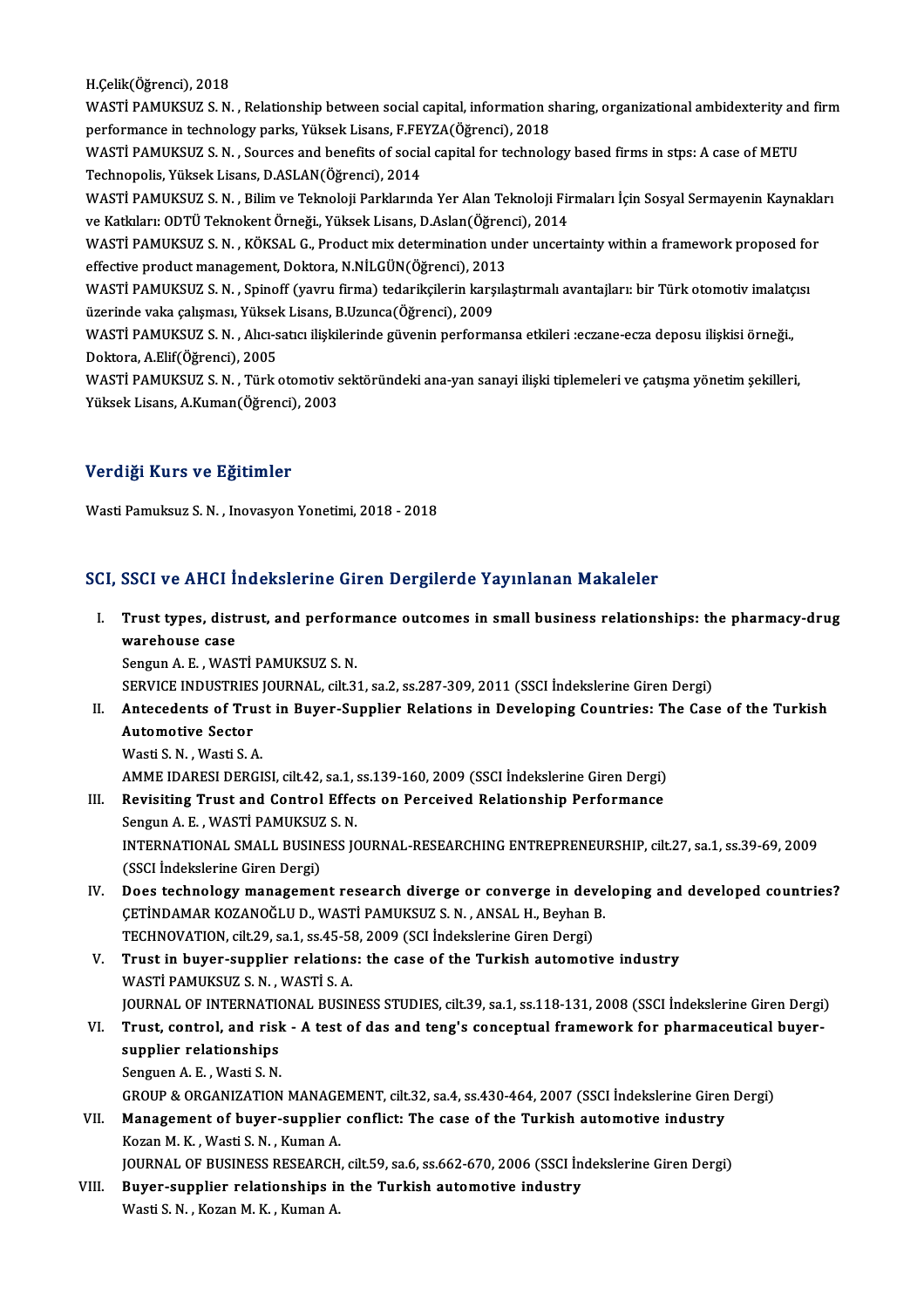INTERNATIONAL JOURNAL OF OPERATIONS & PRODUCTION MANAGEMENT, cilt.26, ss.947-970, 2006 (SSCI<br>Indekalarine Circo Dergi) **INTERNATIONAL JOURNA**<br>İndekslerine Giren Dergi)<br>Analygia of sunnlian bu INTERNATIONAL JOURNAL OF OPERATIONS & PRODUCTION MANAGEMENT, cilt.26, ss.947-970, 2006 (SSCI<br>Indekslerine Giren Dergi)<br>IX. Analysis of supplier buyer relationships using resource constrained project scheduling strategies<br>T

İndekslerine Giren Dergi)<br>IX. Analysis of supplier buyer relationships using resource constrained project scheduling strategies<br>Tukel O., Wasti S. N. Analysis of supplier buyer relationships using resource constrained project scheduling strategies<br>Tukel 0., Wasti S. N.<br>EUROPEAN JOURNAL OF OPERATIONAL RESEARCH, cilt.129, sa.2, ss.271-276, 2001 (SCI İndekslerine Giren Der

X. Collaborating with suppliers in product development: A US and Japan comparative study EUROPEAN JOURNA<br>Collaborating wit<br>Wasti S. N. , Liker J.<br>JEEE TPANSACTION Wasti S. N., Liker J.

IEEE TRANSACTIONS ON ENGINEERING MANAGEMENT, cilt.46, sa.4, ss.444-461, 1999 (SCI İndekslerine Giren<br>Dergi) IEEE TRANSACTIONS ON ENGINEERING MANAGEMENT, cilt46, sa.4, ss.444-461, 1999 (SCI İndeksler<br>Dergi)<br>XI. Risky business or competitive power? Supplier involvement in Japanese product design<br>Westi S.N. Liker L

- Dergi)<br><mark>Risky business or</mark><br>Wasti S. N. , Liker J.<br>JOUPNAL OF PROD. Wasti S. N. , Liker J.<br>JOURNAL OF PRODUCT INNOVATION MANAGEMENT, cilt.14, sa.5, ss.337-355, 1997 (SCI İndekslerine Giren Dergi)
- XII. Supplier involvement in automotive component design: Are there really large US Japan differences? Liker J., Kamath R., Wasti S. N., Nagamachi M. RESEARCH POLICY, cilt.25, sa.1, ss.59-89, 1996 (SSCI İndekslerine Giren Dergi)

### Diğer Dergilerde Yayınlanan Makaleler

- Iger Dergilerde Yayınlanan Makaleler<br>I. Integrating knowledge with suppliers at the R D manufacturing interface<br>ROSELL D T, LAKEMOND N, WASTI BAMIKSIIZ S N Rosegillor all ray intention relationships at the R D<br>ROSELL D.T., LAKEMOND N., WASTİ PAMUKSUZ S. N.<br>Journal of Manufacturing Technology Managament, cil ROSELL D. T., LAKEMOND N., WASTİ PAMUKSUZ S. N.<br>Journal of Manufacturing Technology Management, cilt.25, ss.240-257, 2014 (Diğer Kurumların Hakemli Dergileri) ROSELL D. T. , LAKEMOND N., WASTİ PAMUKSUZ S. N.<br>Journal of Manufacturing Technology Management, cilt.25, ss.240-257, 2014 (Diğer Kurumların Hakemli Dergi<br>II. Supplier involvement in design a comparative survey of auto
- Journal<br><mark>Suppli</mark><br>Japan<br>LIVEP Supplier involvement in design a comparative<br>Japan<br>LIKER J. K. , KAMATH R. R. , WASTİ PAMUKSUZ S. N.<br>International Journal of Quality Science, silt 3, cs 314 Japan<br>LIKER J. K. , KAMATH R. R. , WASTİ PAMUKSUZ S. N.<br>International Journal of Quality Science, cilt.3, ss.214-238, 1998 (Diğer Kurumların Hakemli Dergileri)

### Hakemli Kongre / Sempozyum Bildiri Kitaplarında Yer Alan Yayınlar

- akemli Kongre / Sempozyum Bildiri Kitaplarında Yer Alan Yayınlar<br>I. Participant centred learning in management education: The case for learning in Turkey<br>Andrews S. Westi Bemulsus S. N Andrews S., Wasti Pamuksuz S.N.<br>Participant centred learning is<br>Andrews S., Wasti Pamuksuz S.N. Andrews S., Wasti Pamuksuz S. N.<br>11th Annual Euromed Academy of Business (EMAB) Conference, Valletta, Malta, 12 - 14 Eylül 2018, ss.1494-1496 Andrews S., Wasti Pamuksuz S. N.<br>11th Annual Euromed Academy of Business (EMAB) Conference, Valletta, Malta, 12 - 14 Eylül 2018, ss.1494-1<br>II. Entrepreneurial adaptation in the video game industry: A case of game developer 11th Annual Euromed Aca<br>Entrepreneurial adapta<br>university techno park<br>Purukan C. Naroos B. WA Entrepreneurial adaptation in the video g<br>university techno park<br>Durukan C., Narooz R., WASTİ PAMUKSUZ S. N.<br>Pritish Academy of Management Annual Cenfel university techno park<br>Durukan C., Narooz R., WASTİ PAMUKSUZ S. N.<br>British Academy of Management Annual Conference, 3 - 06 Eylül 2018<br>Entrenrencurial edentation in the video game industry: A sese
	-
- Durukan C., Narooz R., WASTİ PAMUKSUZ S. N.<br>British Academy of Management Annual Conference, 3 06 Eylül 2018<br>III. Entrepreneurial adaptation in the video game industry: A case for game developers in a Turkish<br>university British Academy of Manag<br>Entrepreneurial adapt:<br>university technopark<br>Dunykan C. Naroor B. We

DurukanC.,NaroozR.,WastiPamuksuz S.N.

British Academy of Management, Bristol, Birleşik Krallık, 3 - 06 Eylül 2018

- Durukan C., Narooz R., Wasti Pamuksuz S. N.<br>British Academy of Management, Bristol, Birleşik Krallık, 3 06 Eylül 2018<br>IV. Physical space matters: How social capital fosters creativity and innovation in technopark firms?<br> Horata A. M. , Wasti Pamuksuz S. N. , Ceylan C., Dul J.<br>European Academy of Management, Reykjavik, İzlanda, 19 - 22 Haziran 2018 Physical space matters: How social capital fosters creativity and inner<br>Horata A. M. , Wasti Pamuksuz S. N. , Ceylan C., Dul J.<br>European Academy of Management, Reykjavik, İzlanda, 19 - 22 Haziran 2018<br>Social sanital and nh
- V. Social capital and physical space in facilitating creativity and innovation: A case study CeylanC.,HorataA.M. ,WastiPamuksuz S.N. ,Dul J. Social capital and physical space in facilitating creativity and innovation: A case study<br>Ceylan C., Horata A. M. , Wasti Pamuksuz S. N. , Dul J.<br>Clustering—International Conference on Clusters and Districts, Valencia, İsp Ceylan C., Horata A. M. , Wasti Pamuksuz S. N. , Dul J.<br>Clustering—International Conference on Clusters and Dist<br>VI. Distrust between stakeholders in technology parks<br>Hefmann E. Nienaber A. M. Naneer B. WASTI BAMUKSUZ
- Clustering—International Conference on Clusters and Districts, Valencia, İ.<br>Distrust between stakeholders in technology parks<br>Hofmann E., Nienaber A. M. , Narooz R., WASTİ PAMUKSUZ S.N. , Searle R.<br>Pritish Asedemy of Manag Distrust between stakeholders in technology parks<br>Hofmann E., Nienaber A. M. , Narooz R., WASTİ PAMUKSUZ S. N.<br>British Academy of Management Conference, 5 - 07 Eylül 2017<br>Physisal Spase, Communisation and Sosial Capital: T
- British Academy of Management Conference, 5 07 Eylül 2017<br>VII. Physical Space, Communication and Social Capital: The Case of Technoparks as Innovative Clusters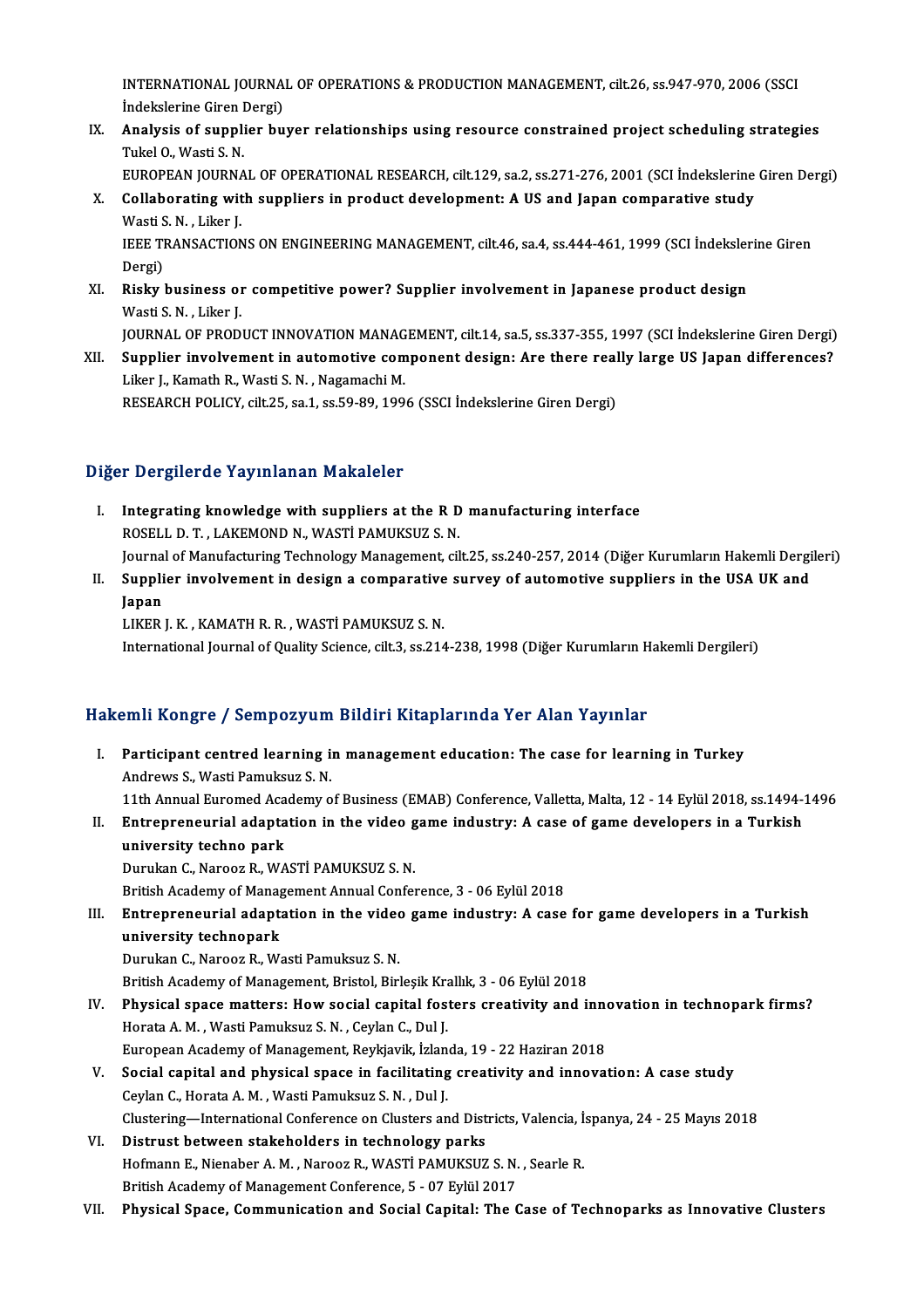WASTİ PAMUKSUZ S.N., CEYLAN C., Jan D.

WASTİ PAMUKSUZ S. N. , CEYLAN C., Jan D.<br>hysical Space, Communication and Social Capital: The Case of Technoparks as Innovative Clusters, 21 - 24 Haziran WAST<br>hysica<br>2017<br>TEKN hysical Space, Communication and Social Capital: The Case of Technoparks as Innovative Clusters, 21 - 24 Hazir<br>2017<br>VIII. TEKNOPARK FİRMALARINDA SOSYAL SERMAYE, BİLGİ PAYLAŞIMI, ÖRGÜTSEL ÇİFTYÖNLÜLÜK VE

# 2017<br>TEKNOPARK FİRMALARINDA SOSYAL SERMAYE, BİLGİ PAYLAŞIMI, ÖRGÜTSEL ÇİFTYÖNLÜLÜK VE<br>FİRMA PERFORMANSI ARASINDAKİ İLİŞKİ FİRMA PERFORMANSI ARASINDAKİ İLİŞKİ<br>Keskin F. F. , WASTİ PAMUKSUZ S. N.<br>25. Ulusal Yonetim ve Organizasyon, Türkiye, 25 - 27 Mayıs 2017<br>ANALYZING PURLIG REAGTION TO TOYOTA S TRUST RERA

KeskinF.F. ,WASTİPAMUKSUZ S.N.

IX. ANALYZING PUBLIC REACTION TO TOYOTA S TRUST REPAIR EFFORTS USING IMAGE RESTORATION 25. Ulusal<br>ANALYZI<br>THEORY<br>WASTI BA THEORY<br>WASTİ PAMUKSUZ S. N. , ÇELİK H.<br>9th Workshop on 'Trust Within and Between Organizations', 17 - 18 Kasım 2016<br>Co areation of sollaborative entrenrenevrial ese systems An investisati

WASTİ PAMUKSUZ S.N., ÇELİK H.

X. Co creation of collaborative entrepreneurial eco systems An investigation of trust building mechanisms in Turkish science parks 9th Workshop on 'Trust Within and Betwe<br>Co creation of collaborative entrepre<br>mechanisms in Turkish science parks<br>NAPOOZ B. ANNMABIE N. WASTI BAMUZY NAROOZR.,ANNMARIEN.,WASTİPAMUKSUZ S.N. mechanisms in Turkish science parks<br>NAROOZ R., ANNMARIE N., WASTİ PAMUKSUZ S. N.<br>9th Workshop on 'Trust Within and Between Organizations', 17 - 18 Kasım 2016<br>Physical Space Secial Capital and Callaborative Innovation The C NAROOZ R., ANNMARIE N., WASTİ PAMUKSUZ S. N.<br>9th Workshop on 'Trust Within and Between Organizations', 17 - 18 Kasım 2016<br>XI. Physical Space Social Capital and Collaborative Innovation The Case of Technoparks as Innova

# **9th Work<br>Physical<br>Clusters<br>WASTI PA** Physical Space Social Capital and Colla<br>Clusters<br>WASTİ PAMUKSUZ S.N. , CEYLAN C., JAN D.<br>Pritish Asedemu of Manasement 6, 09 Evli Clusters<br>WASTİ PAMUKSUZ S. N. , CEYLAN C., JAN D.<br>British Academy of Management, 6 - 08 Eylül 2016<br>Consumer Besponses to Tousta e Crisis Comn

- WASTİ PAMUKSUZ S. N. , CEYLAN C., JAN D.<br>British Academy of Management, 6 08 Eylül 2016<br>XII. Consumer Responses to Toyota s Crisis Communication Tactics<br>WASTİ PAMUKSUZ S. N. TARI KASNAKOĞU I P. British Academy of Management, 6 - 08 Eylül 20<br>Consumer Responses to Toyota s Crisis Co<br>WASTİ PAMUKSUZ S.N. , TARI KASNAKOĞLU B. Consumer Responses to Toyota s Crisis Communication Tactics<br>WASTİ PAMUKSUZ S. N. , TARI KASNAKOĞLU B.<br>British Academy of Management, Portsmouth, Dominika, 8 - 10 Eylül 2015<br>Presious Vet Perilous Exlering the Dark Side of T WASTİ PAMUKSUZ S. N. , TARI KASNAKOĞLU B.<br>British Academy of Management, Portsmouth, Dominika, 8 - 10 Eylül 2015<br>XIII. Precious Yet Perilous Exloring the Dark Side of Trust in the Jewelry Trade<br>WASTİ PAMUKSUZ S. N. SENCÜN
- British Academy of Management, Ports<br>Precious Yet Perilous Exloring the<br>WASTİ PAMUKSUZ S.N. , ŞENGÜN A.E.<br>European Croup for Organizational Stu Precious Yet Perilous Exloring the Dark Side of Trust in the Jewelry Trade<br>WASTİ PAMUKSUZ S. N. , ŞENGÜN A. E.<br>European Group for Organizational Studies (EGOS) 31st Colloquium, ATINA, 2 - 04 Temmuz 2015<br>Secial Capital Deve WASTİ PAMUKSUZ S. N. , ŞENGÜN A. E.<br>European Group for Organizational Studies (EGOS) 3<br>XIV. Social Capital Development in High Tech Firms<br>WASTİ PAMUKSUZ S. N. ASLAN D.
- European Group for Organizationa<br>Social Capital Development in I<br>WASTİ PAMUKSUZ S.N. , ASLAN D.<br>European Acedemy of Managamen Social Capital Development in High Tech Firms<br>WASTI PAMUKSUZ S. N. , ASLAN D.<br>European Academy of Management (EURAM) Conference, VARSOVA, Polonya, 17 - 20 Haziran 2015 WASTİ PAMUKSUZ S. N. , ASLAN D.<br>European Academy of Management (EURAM) Conference, VARSOVA, Polonya, 17 - 20 Haziran 2<br>XV. Space Interaction and Innovation Does Proximity Really Matter for High Tech Firms<br>WASTİ PAMUKSUZ S.
- European Academy of Managemen<br>Space Interaction and Innovati<br>WASTİ PAMUKSUZ S.N., ASLAN D.<br>DPUID15 Conference POMA İtalya Space Interaction and Innovation Does Proximity R<br>WASTİ PAMUKSUZ S. N. , ASLAN D.<br>DRUID15 Conference, ROMA, İtalya, 15 - 17 Haziran 2015<br>INTELLICENT OPERATIONS BLANNING IN AUTOMAT WASTİ PAMUKSUZ S. N. , ASLAN D.<br>DRUID15 Conference, ROMA, İtalya, 15 - 17 Haziran 2015<br>XVI. INTELLIGENT OPERATIONS PLANNING IN AUTOMATIC STORAGE AND RETRIEVAL<br>DACLLE WASTI S. N

# DRUID15 Conference,<br>INTELLIGENT OPER<br>DAGLI C., WASTI S. N.<br>1090 INTECRATED SY INTELLIGENT OPERATIONS PLANNING IN AUTOMATIC STORAGE AND RETRIEVAL<br>DAGLI C., WASTI S. N.<br>1989 INTEGRATED SYSTEMS CONF OF THE INSTITUTE OF INDUSTRIAL ENGINEERS / CONF OF THE SOC FOR<br>INTECRATED MANUEACTURING Coorgie Amerika

DAGLI C., WASTI S. N.<br>1989 INTEGRATED SYSTEMS CONF OF THE INSTITUTE OF INDUSTRIAL ENGINEERS / CONF OF THE S(<br>INTEGRATED MANUFACTURING, Georgia, Amerika Birleşik Devletleri, 12 - 15 Kasım 1989, ss.511-516 INTEGRATED MANUFACTURING, Georgia, Amerika Birleşik Devletleri, 12 - 15 Kasım 1989, ss.511-516<br>Desteklenen Projeler

Desteklenen Projeler<br>WASTİ PAMUKSUZ S.N. , Desteklenmiş Diğer Projeler, CASE STUDY ALLIANCE TURKEY- Vaka Analizi Ortaklığı Türkiye,<br>2015 - 2018 2010111<br>WASTI PAMU<br>2015 - 2018<br>WASTI RAMU WASTİ PAMUKSUZ S.N. , Desteklenmiş Diğer Projeler, CASE STUDY ALLIANCE TURKEY- Vaka Analizi Ortaklığı Türkiye,<br>2015 - 2018<br>WASTİ PAMUKSUZ S.N. , KESKIN F.F. , Yükseköğretim Kurumları Destekli Proje, Yüksek Teknoloji Alanın

2015 - 2018<br>WASTİ PAMUKSUZ S. N. , KESKIN F. F. , Yükseköğretim Kurumlar<br>Sosyal Sermaye Oluşumunun Çok Yönlülüğe Etkisi, 2016 - 2016<br>WASTİ BAMUKSUZ S. N. . CELIK H. Yükseköğretim Kurumları De WASTİ PAMUKSUZ S. N. , KESKIN F. F. , Yükseköğretim Kurumları Destekli Proje, Yüksek Teknoloji Alanındaki KOBİ'ler<br>Sosyal Sermaye Oluşumunun Çok Yönlülüğe Etkisi, 2016 - 2016<br>WASTİ PAMUKSUZ S. N. , ÇELIK H., Yükseköğretim

Sosyal Sermaye Oluşumunun Çok Yönlülüğe Etkisi, 2016 - 2016<br>WASTİ PAMUKSUZ S. N. , ÇELIK H., Yükseköğretim Kurumları Destekli Pr<br>Önlemlere Müşteri Gruplarından Gelen Tepkinin Ölçülmesi, 2014 - 2016<br>WASTİ PAMUKSUZ S. N. , Y WASTİ PAMUKSUZ S. N. , ÇELIK H., Yükseköğretim Kurumları Destekli Proje, Toyota'nın Güven Onarımı için Kullandığı<br>Önlemlere Müşteri Gruplarından Gelen Tepkinin Ölçülmesi, 2014 - 2016<br>WASTİ PAMUKSUZ S. N. , Yükseköğretim Ku

Önlemlere Müşteri Gruplarından Gelen Tepkinin Ölçülmesi, 2014 - 2016<br>WASTİ PAMUKSUZ S. N. , Yükseköğretim Kurumları Destekli Proje, Sarsılan Örgütsel Güvenin Onarılması: Toyota Vaka<br>Örneği., 2011 - 2013

WASTİ PAMUKSUZ S.N., Yükseköğretim Kurumları Destekli Proje, Teknoloji Transferi Ve Spin-Off Uygulaması Üzerine Bir Vaka Örneği: Temsa, 2008 - 2008